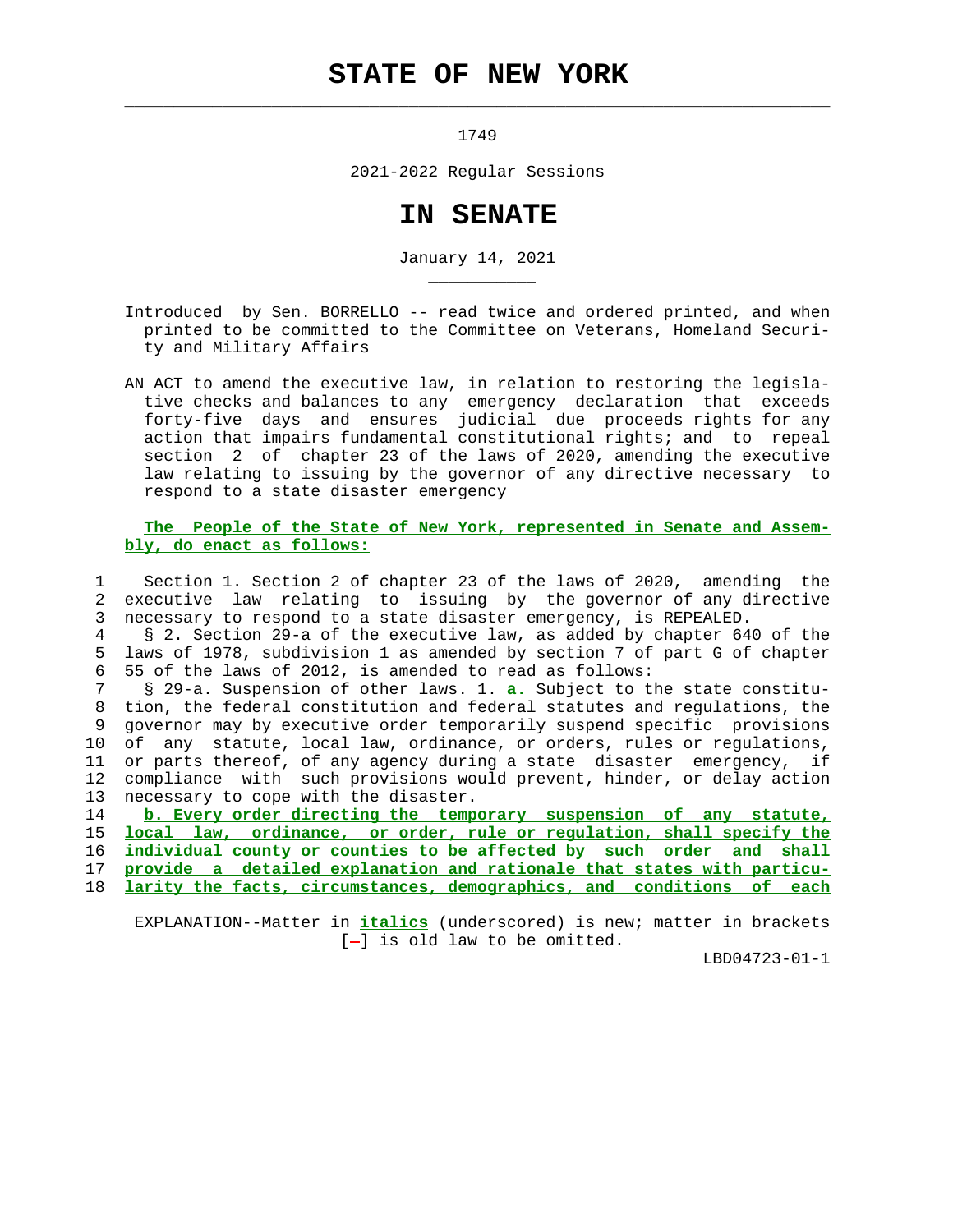S. 1749 2

| such county that justifies the issuance of such an order related to such<br>county.                                                            |
|------------------------------------------------------------------------------------------------------------------------------------------------|
| 2.<br>Suspensions pursuant to subdivision one of this section shall be                                                                         |
| subject to the following standards and limits:                                                                                                 |
| a. no suspension shall be made for a period in excess of thirty days,                                                                          |
| provided, however, that upon reconsideration of all of the relevant                                                                            |
| facts and circumstances, the governor may extend the suspension for <b>any</b>                                                                 |
| specified county or counties for an additional [periods] period not to                                                                         |
| exceed [thirty] fifteen days [each]. At the end of such period, all                                                                            |
| suspensions shall terminate and be of no further force or effect unless                                                                        |
| the legislature, by concurrent resolution, authorizes an extension by                                                                          |
| the governor for a specified county or counties, for a period not to                                                                           |
| exceed an additional thirty days; provided that the legislature may                                                                            |
| authorize multiple extensions if it deems necessary;                                                                                           |
| b. no suspension shall be made which does not safeguard the health and                                                                         |
| welfare of the public and which is not reasonably necessary to the                                                                             |
| disaster effort;                                                                                                                               |
| c. any such suspension order shall specify the statute, local law,                                                                             |
| ordinance, order, rule or regulation or part thereof to be suspended and                                                                       |
| the terms and conditions of the suspension;                                                                                                    |
| d. the order may provide for such suspension only under particular                                                                             |
| circumstances, and may provide for the alteration or modification of the                                                                       |
| requirements of such statute, local law, ordinance, order, rule or regu-                                                                       |
| lation suspended, and may include other terms and conditions;                                                                                  |
| e. any such suspension order shall provide for the minimum deviation                                                                           |
| from the requirements of the statute, local law, ordinance, order, rule                                                                        |
| or regulation suspended consistent with the disaster action deemed                                                                             |
| necessary; and                                                                                                                                 |
| f. when practicable, specialists shall be assigned to assist with the<br>related emergency actions to avoid needless adverse effects resulting |
| from such suspension.                                                                                                                          |
| 3. Such suspensions shall be effective from the time and in the manner                                                                         |
| prescribed in such orders and shall be published as soon as practicable                                                                        |
| in the state bulletin.                                                                                                                         |
| 4. The legislature may terminate by concurrent<br>resolution executive                                                                         |
| orders issued under this section at any time.                                                                                                  |
| 5. a. Any chief executive of a county except a county wholly contained                                                                         |
| within a city, or the mayor of any city with more than a million resi-                                                                         |
| dents, may upon fifteen days notice request the governor to terminate                                                                          |
| declaration of a state disaster emergency or any related executive<br>any                                                                      |
| order affecting such political subdivision.                                                                                                    |
| b. If the governor denies such request, the governor shall within such                                                                         |
| fifteen day period provide to the chief executive officer of the county                                                                        |
| or mayor a detailed written explanation and rationale that states with                                                                         |
| particularity the circumstances, demographics, and conditions of such                                                                          |
| county or city that justifies the continuance of such an order related                                                                         |
| to such political subdivision. If the governor fails to respond within                                                                         |
| such fifteen-day period, the state disaster emergency and all related                                                                          |
| executive orders shall cease and be of no further force or effect as                                                                           |
| applied to the requesting county or city.                                                                                                      |
| c. If the governor denies a request to terminate any declaration of a                                                                          |
| state disaster emergency or any related executive order, the chief exec-                                                                       |
| utive officer of the county or the mayor may seek a judicial review of                                                                         |
|                                                                                                                                                |
| the governor's decision pursuant to a special proceeding commenced in                                                                          |
| supreme court in the affected county or city. The governor shall have                                                                          |
| the burden to establish, with clear and convincing evidence, within five                                                                       |